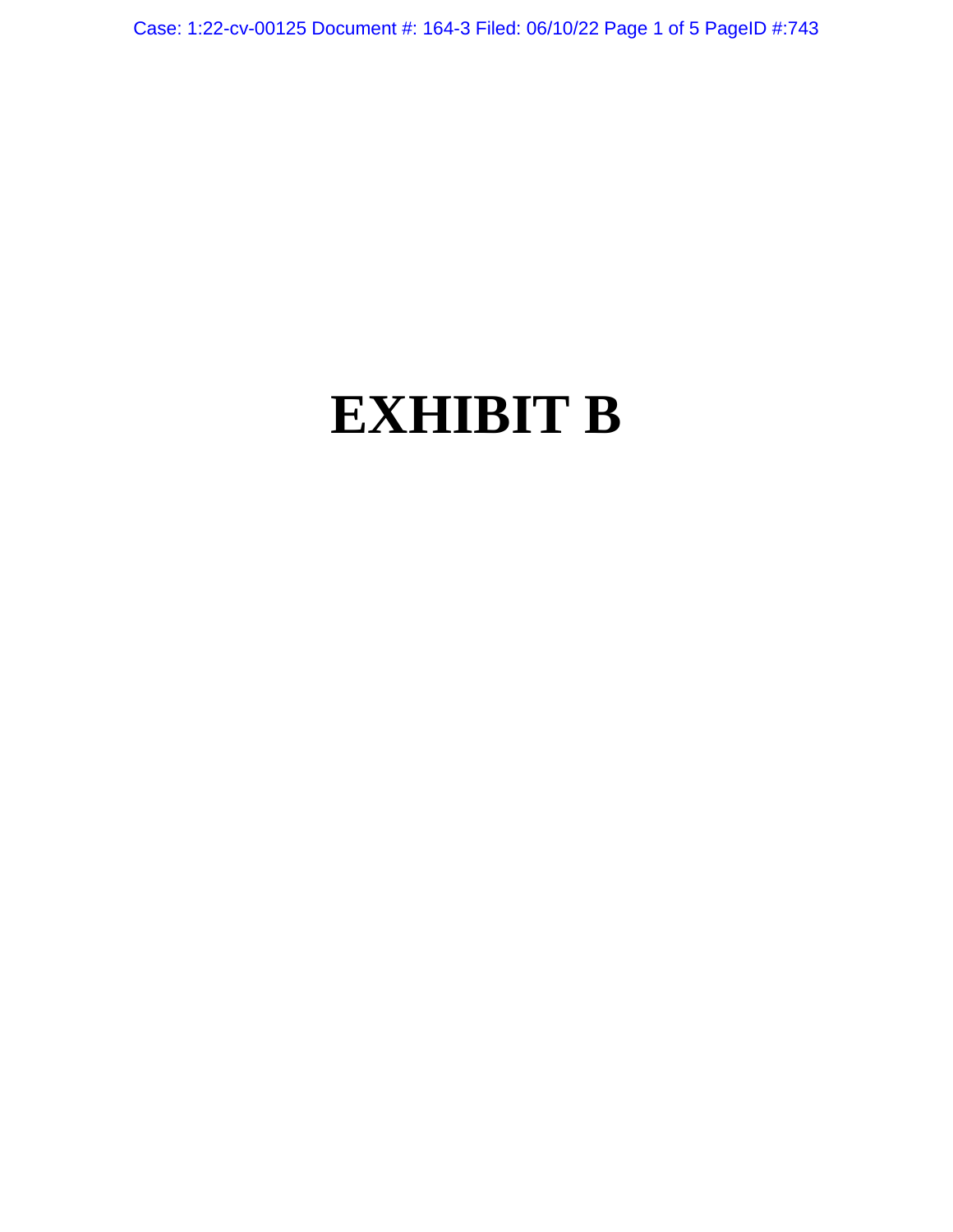## Search VANDERBILT LITICA REVIEW ıÈ *http://www.mail.in.com/* f

(https://vanderbiltpoliticalreview.com/feed/rss/) (https://www.linkedin.com/company/vanderbilt-political-review/) [Case: 1:22-cv-00125 Document #: 164-3 Filed: 06/10/22 Page 2 of 5 PageID #:744](https://vanderbiltpoliticalreview.com/feed/rss/)

(https://www.instagram.com/vanderbiltpoliticalreview/) (https://twitter.com/VPRonline) [\(https://www.facebook.com/vanderbiltpoliticalreview/\)](https://twitter.com/VPRonline)

More

[Campus \(https://vanderbiltpoliticalreview.com/category/campus/\)](https://vanderbiltpoliticalreview.com/category/campus/)

### Need-Blind Admissions Advantages Wealthy Applicants

Collin Hong January 1, 2018

Elite universities have increasingly adopted need-blind admissions, which is the practice of disregarding economic factors when looking at prospective applicants.



This policy is often touted on brochures and websites as an indicator of the admissions process being inclusive and meritocratic. On its face it seems like a progressive program; prospective students who may not have the same means as wealthy applicants can compete on their academic credentials alone. However, it is only an improvement in relation to the norm of deliberately giving preference to students with higher family incomes even if they are less qualified, which is still the most common practice among universities as only around one hundred (https://www.edvisors.com/plan-for-college/college-

[admissions/need-blind-admissions/#list-of-need-blind-colleges-and](https://www.edvisors.com/plan-for-college/college-admissions/need-blind-admissions/#list-of-need-blind-colleges-and-universities)universities)of the thousands of universities in the U.S. practice need-blind admissions. Even ignoring the fact that most schools with need-blind admissions do not apply it to students on the

1 OP-ED: Why Matthew McConaughey Might be the Democrats' Great Hope



രി **in** 

(https://vanderbiltpoliticalreview.com/10971/us/webyticants%2 [matthew-mcconaughey-might-be-the-democrats-great](https://vanderbiltpoliticalreview.com/10971/us/why-matthew-mcconaughey-might-be-the-democrats-great-hope/)hope/) wealthy Y.

2 OP-ED: Tennessee's Abortion Bill Will Cripple Women's Healthcare Statewide



(https://vanderbiltpoliticalreview.com/11345/opinAdmissions tennessees-abortion-bill-will-cripple-womens-healthcareges statewide/) **Wealthy** Applicants&u



 $\sum_{\mathbf{k}}$ 

[\(https://vanderbiltpoliticalreview.com/11297/campus/recap](https://vanderbiltpoliticalreview.com/11297/campus/recap-hunter-schafer-on-the-intersection-of-art-and-activism/)hunter-schafer-on-the-intersection-of-art-and-activi 8

4 Islamic Tradition in South Asia: A Discussion of India's Hijab Ban



blindadmissions-

(https://vanderbiltpoliticalreview.com/11330/world/asiafassanti tradition-in-south-asia-a-discussion-of-indias-hijab-ban/) wealthyapplicants/?

5 Vanderbilt College Democrats-Republicans Discussion: A Refreshing Exercise of Civil Discourse



[\(https://vanderbiltpoliticalreview.com/11260/local/vanderbilt](https://vanderbiltpoliticalreview.com/11260/local/vanderbilt-college-democrats-republicans-discussion-a-refreshing-exercise-of-civil-discourse/)college-democrats-republicans-discussion-a-refreshingexercise-of-civil-discourse/)

#### Tweets by [@VPRonline](https://twitter.com/VPRonline)



**[VU Political Review](https://twitter.com/VPRonline)** @VPRonline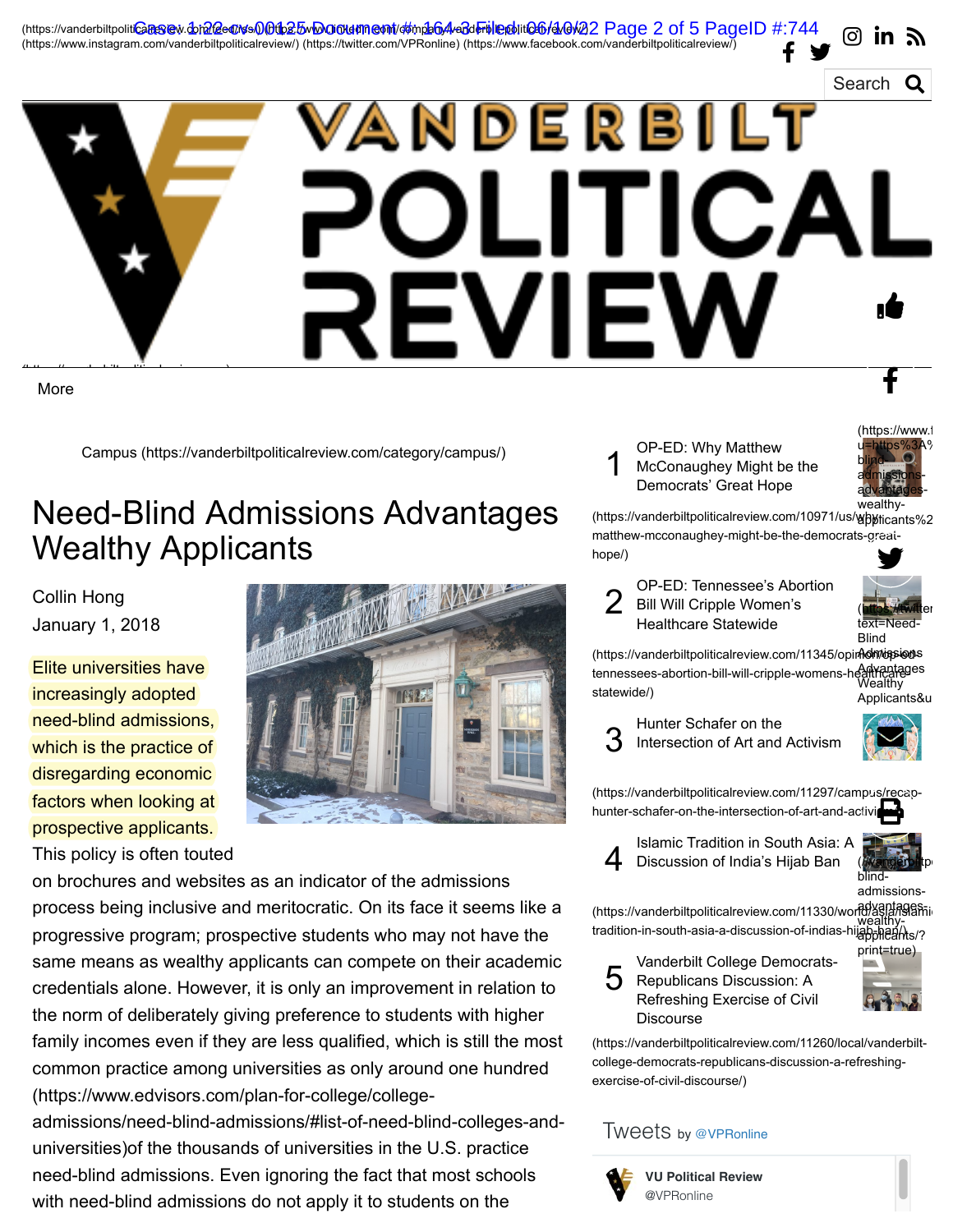pp y waitlist or international students, there are significant shortfalls of *106/10/22 <del>Rage เล โอเม</del>อป ปุตร์ เล ออเม*<br>waitlist or international students, there are significant shortfalls of need-blind admissions from a normative perspective. of Angela Merkel's time as Chancellor and its implications on German politics and beyond.

### **Need-blind admissions erases the consideration that students start off on different footing resource-wise.**

The advantages of wealth pervade nearly every area of an application. They come most obviously in the form of resources with which to prepare for standardized tests, such as tutoring services. Private college admissions consulting, [\(https://www.huffingtonpost.com/harold-o-levy/problems-with](https://www.huffingtonpost.com/harold-o-levy/problems-with-needblind-c_b_9645554.html)needblind-c\_b\_9645554.html) which typically costs at least a few thousand dollars, has become increasingly popular as admissions are becoming ostensibly more competitive. More subtly, but also importantly, those with more privileged backgrounds in general have environments that make it easier to develop academically. The high schools that the wealthy attend are on average fundamentally different from the high schools attended by the nonwealthy in that they are more geared towards the assumption that the vast majority of their students will attend college. This manifests in the form of a much higher number of counselors per capita [\(https://www.npr.org/sections/ed/2015/02/09/382122276/rich](https://www.npr.org/sections/ed/2015/02/09/382122276/rich-school-poor-school)school-poor-school), as well as more rigorous and extensive academic opportunities. When this expectation of college entry exists, students can prepare earlier and more effectively. Needblind admissions erases the consideration that students start off on different footing resource-wise. It is analogous to "colorblind" policies and the same argument against them applies here. Colorblindness is problematic because it ignores discrimination. Being blind to the context of applicants' achievements limits the ability to properly evaluate applicants.

Coupled with phrases such as "no-loan policy" and "holistic admissions," need-blind admissions serve to encourage applicants from middle and lower income families and boost the perceived moral standing of elite universities. Increasing the number of applicants then allows universities to push down their acceptance rates while keeping the student body relatively wealthy. When colleges moved towards these policies, there was no marked increase in the proportion of low income students attending these

i tit ti I J [2017](https://www.nytimes.com/interactive/2017/01/18/upshot/some-colleges-have-more-students-from-the-top-1-percenhttps:/www.nytimes.com/interactive/2017/01/18/upshot/some-colleges-have-more-students-from-the-top-1-percent-than-the-bottom-60.htmlt-than-the-bottom-60.html) *N Y k Ti*



[\(https://twitter](https://twitter.com/intent/tweet?text=Need-Blind%20Admissions%20Advantages%20Wealthy%20Applicants&url=https%3A%2F%2Fvanderbiltpoliticalreview.com%2F%3Fp%3D6372) text=Need-**Blind** Admissions Advantages **Wealthy** Applicants&u



|--|

(//vanderbiltp blindadmissionsadvantageswealthyapplicants/? print=true)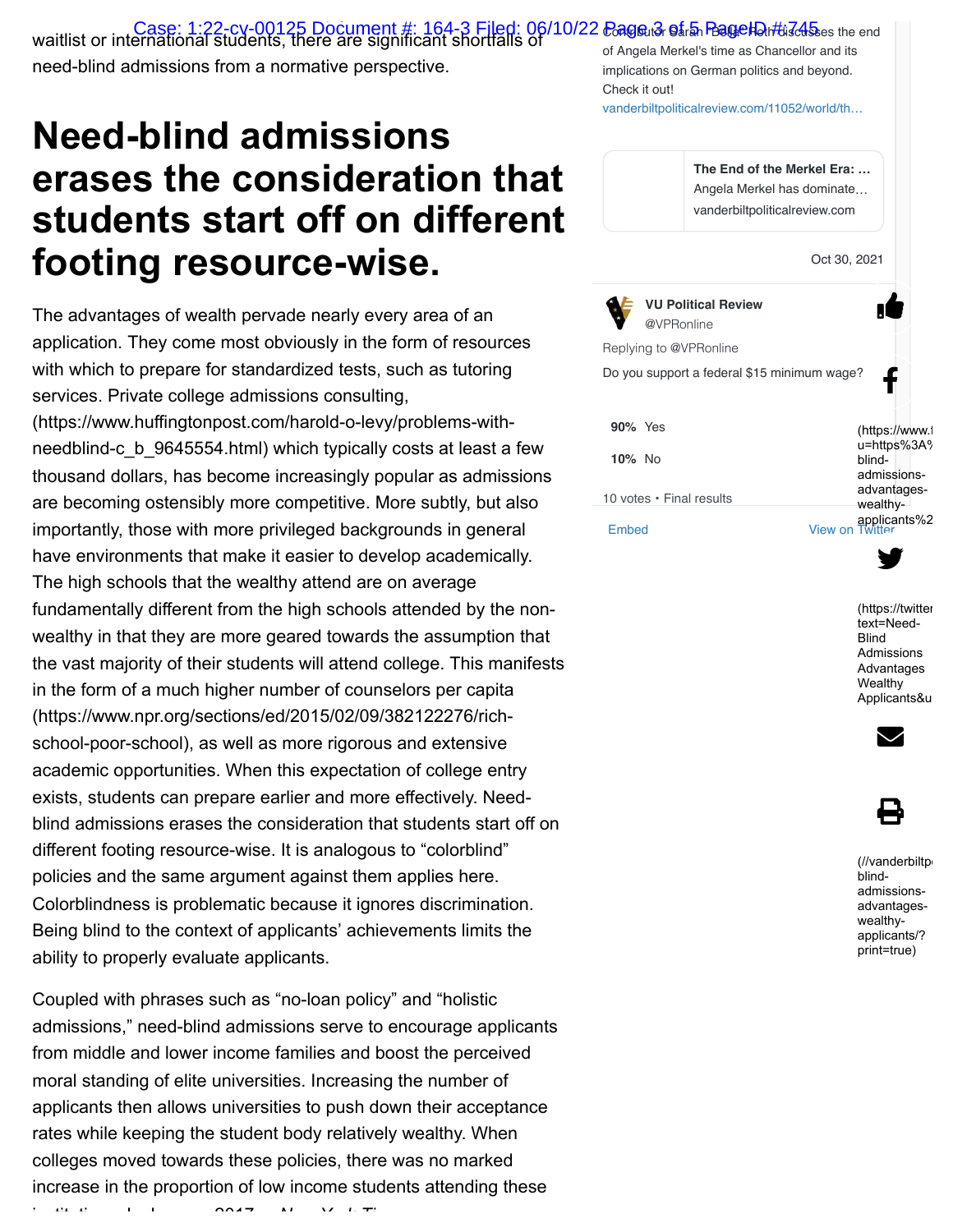institutions. In daaeuary 24tV-00125WD607Km/ene#: 164-3 Filed: 06/10/22 Page 4 of 5 PageID #:746 (https://www.nytimes.com/interactive/2017/01/18/upshot/somecolleges-have-more-students-from-the-top-1 [percenhttps:/www.nytimes.com/interactive/2017/01/18/upshot/some](https://www.nytimes.com/interactive/2017/01/18/upshot/some-colleges-have-more-students-from-the-top-1-percenhttps:/www.nytimes.com/interactive/2017/01/18/upshot/some-colleges-have-more-students-from-the-top-1-percent-than-the-bottom-60.htmlt-than-the-bottom-60.html)colleges-have-more-students-from-the-top-1-percent-than-thebottom-60.htmlt-than-the-bottom-60.html) article laid bare the jarring lack of economic diversity at many elite schools. Over 30 universities such as Vanderbilt, Princeton, and Penn have more students from the top 1% of family income, defined as an annual salary equal to or greater than \$630,000, than students from families in the bottom 60% of income.

According to a 2016 report (https://outreach.jkcf.org/TrueMerit/? [utm\\_source=all&utm\\_medium=all&utm\\_campaign=True\\_Merit\)](https://outreach.jkcf.org/TrueMerit/?utm_source=all&utm_medium=all&utm_campaign=True_Merit) from the Jack Kent Cooke Foundation, only around 3% of students at elite schools are from the lowest quartile of income, whereas students who are from the top quartile make up over 70%. This disparity cannot be because poorer students are much less talented than wealthy ones. Need-blind admissions may be useful as good publicity, but what is it worth if it has nearly no effect on increasing economic diversity?

There is no single policy that will dramatically increase this proportion. Any long-term, widespread solution must include a systemic increase in parity between the high schools that the wealthy and the non-wealthy attend, but a combination of increased outreach and accessibility by universities can have a significant effect. Universities can improve their visibility by making more visits to high schools in low-income areas. Although no-loan policies may be well known among those who are very engaged with the college process, the people who those policies are intended to benefit are the same people who are least likely to have knowledge of them. There is still an impression that elite schools are too expensive, which discourages applicants. There is precedent for taking background advantages into account, evidenced by active recruitment of first generation college students. In addition, some schools try to look for indicators of economic status such as high school. Removing need-blind admissions and actively taking into account economic disadvantages would simply be another step in this direction and make the practice explicit and transparent.

College should serve not only those who happened to have the upbringing most conducive to higher education. College should also be about providing opportunity to those who have the potential to achieve great things. It should be about giving those who have

[\(https://www.f](https://www.facebook.com/sharer/sharer.php?u=https%3A%2F%2Fvanderbiltpoliticalreview.com%2F6372%2Fcampus%2Fneed-blind-admissions-advantages-wealthy-applicants%2F) u=https%3A% blindadmissionsadvantageswealthyapplicants%2

ıÈ

f



[\(https://twitter](https://twitter.com/intent/tweet?text=Need-Blind%20Admissions%20Advantages%20Wealthy%20Applicants&url=https%3A%2F%2Fvanderbiltpoliticalreview.com%2F%3Fp%3D6372) text=Need-**Blind** Admissions Advantages **Wealthy** Applicants&u



8

(//vanderbiltp blindadmissionsadvantageswealthyapplicants/? print=true)